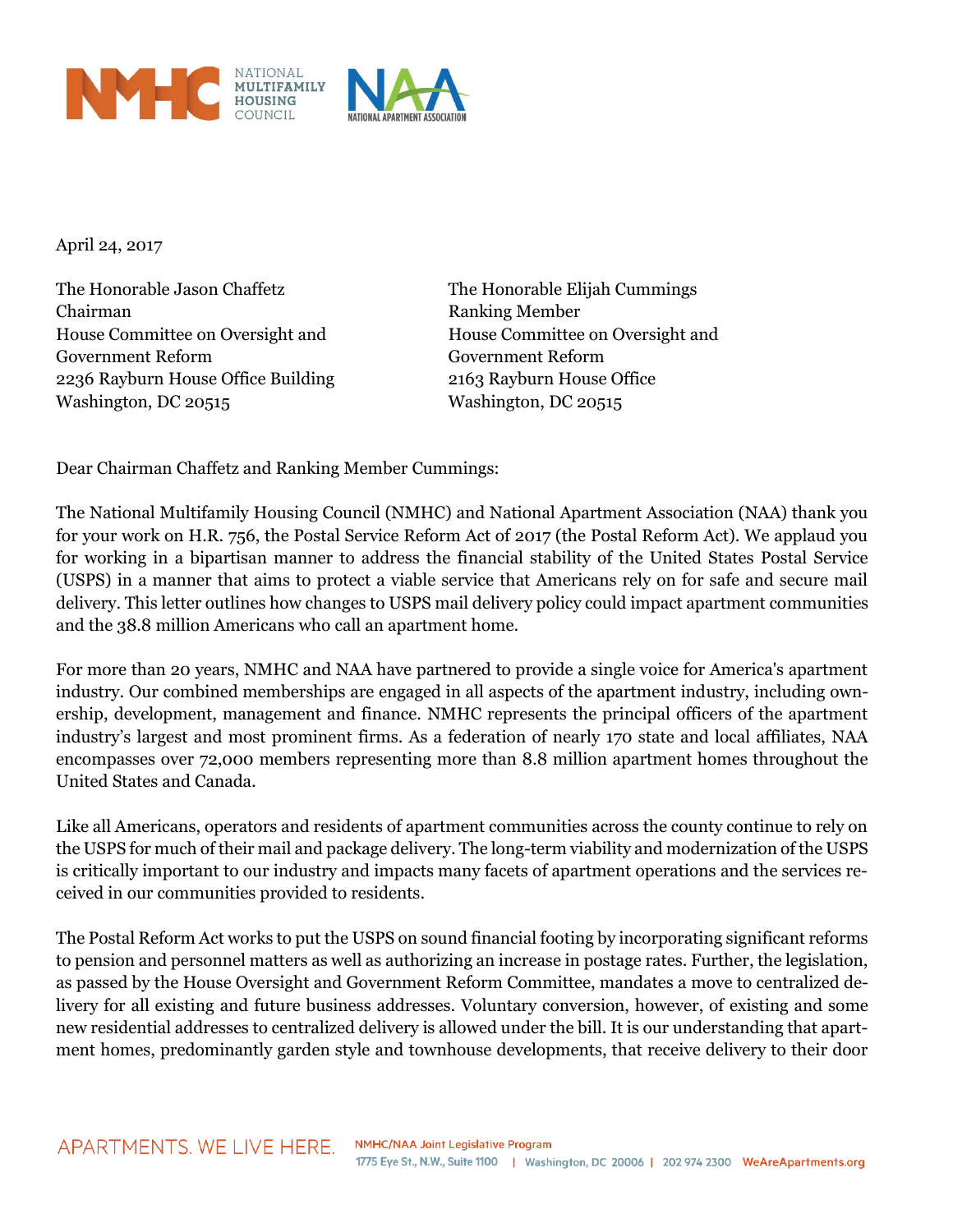by the USPS will have the same option to voluntarily convert to centralized delivery as owner-occupied dwellings. To codify this critical point, we urge the Committee to include report language in the bill that reflects the voluntary nature of the transition for existing multifamily rental properties.

It is important to note that while there are significant cost savings for the USPS with the proposed changes in H.R. 756, there is also a financial impact for apartment communities from any change to mail delivery policy. The legislation establishes a voucher program to use the cost savings associated with the move to centralized delivery to defray the costs of new mail receptacles. We support the use of these vouchers for all residential addresses, including multifamily residential addresses, so that postal patrons are not financially burdened by the conversion. Additionally, we respectfully urge the Committee to ensure that there is clarity around who holds responsibility to install, maintain, secure new centralized receptacles and who must ensure compliance with Americans with Disabilities Act (ADA)/accessibility requirements.

Existing USPS guidance already favors centralized mail delivery for new addresses. However, requiring existing apartment communities, or those already in the design and construction phase, to convert to centralized delivery would be costly and problematic for a wide range of reasons. Apartment communities, from design to operation, operate under layers of local, state and federal regulation that range from building codes to the ADA. Many of the apartment industry's concerns around centralized delivery stem from required compliance with these laws and regulations. They raise serious issues surrounding safety and security; construction/design costs; available space and building design; accessibility and convenience; historic designations and aesthetic style; and weather and geographical landscape. It is with these complexities in mind that we urge Congress to allow for apartment communities currently in the design and construction phase or currently in operation to be "grandfathered" and continue to receive door-to-door delivery service by the USPS where feasible.

The challenges to operators of apartment communities posed by centralized delivery are compounded by changing resident preferences and the continued growth of e-commerce. Increasing package deliveries have forced apartment communities to change how they operate, shift resources, divert staff time and, if possible, expand storage space. However, not every apartment firm can utilize such options. Furthermore, traditional apartment buildings and communities that do not receive door-to-door delivery must currently provide two separate delivery spaces for packages, one for USPS and one for other delivery companies. This is required under antiquated postal regulations that create a monopoly on mail-boxes designated for USPS deliveries. We urge the repeal of the monopoly on the mailbox because it causes a duplicative expense and design challenge for multifamily communities.

The structure of the USPS itself also creates a significant obstacle to the adoption of new and innovative technologies to meet resident preferences and service demands in apartment communities. Despite the stated goal of the USPS to embrace new technologies and accelerate testing of new approaches, wide discretion is provided to local and regional postmasters to implement postal guidance as they see fit. For example, an apartment developer or operator may install a modern USPS-approved mail and parcel receptacle that uses technology to enhance security, increase parcel space or improve resident access, yet find that the local